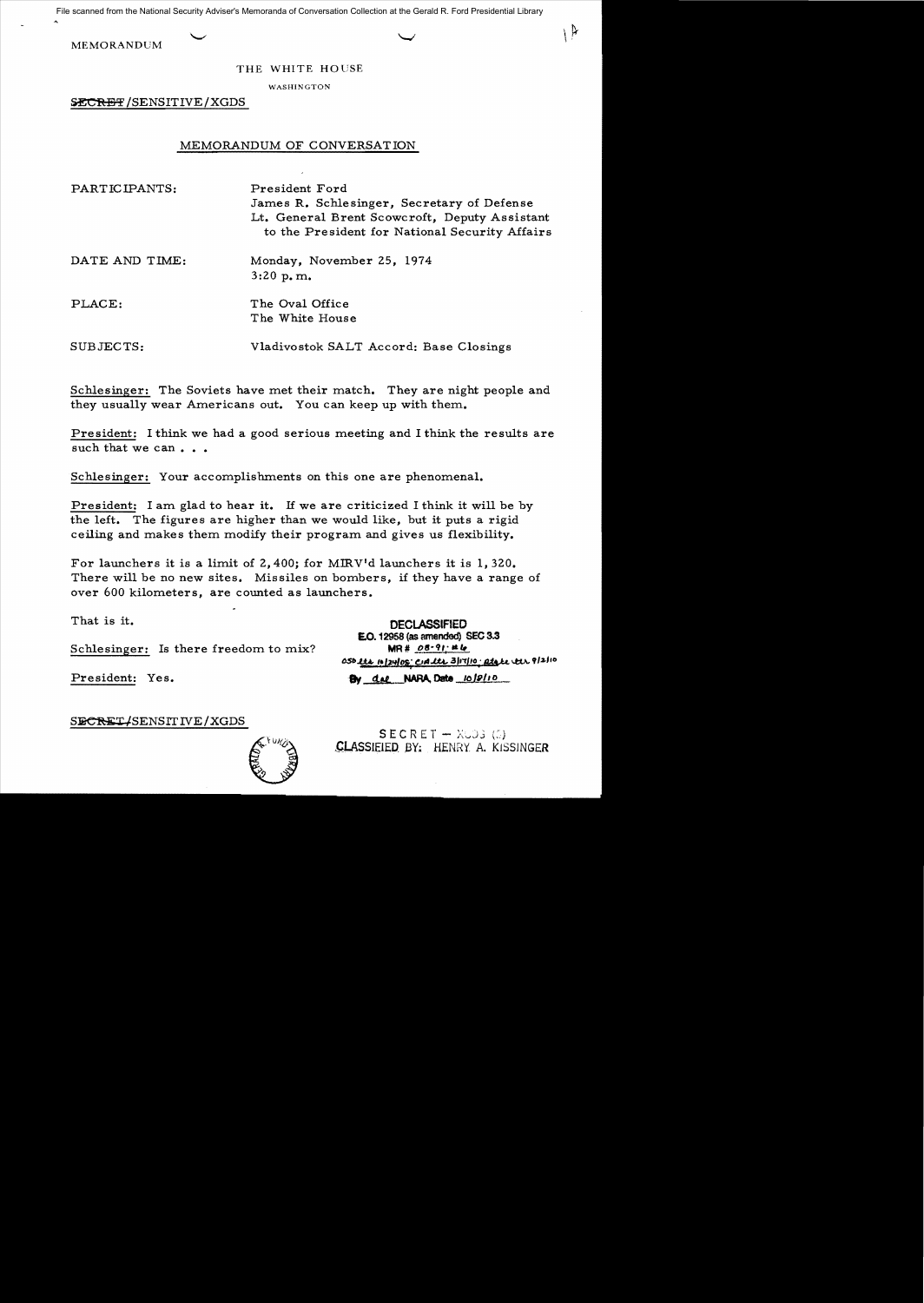## **EXCRET/SENSITIVE/XGDS** 2

Schlesinger: The agreement gives an arms balance and no one on the Hill can attack you for an unequal system. The Soviets dropped all their unacceptable demands -- and they dropped them because you have taken a tough position.

President: I am glad to hear that. The 2,200 - 2,400 would have given us many problems. Dropping FBS surprised me. It is very straight-forward. It meets Jackson's language. Where will Scoop go?

Schlesinger: He will have to shift from the arms balance issue to the stability issue. You have put yourself in a good position for 1976. You have not signed an unequal treaty. Your critics can be answered by saying we are prepared to reduce. As soon as the Soviets are ready, we are ready to reduce.

President: The Soviets' launcher plans were well above the limit, and on MIRY's as well. The 600-kilometer limit doesn't worry you?

Schlesinger: No, as long as SRAM is protected.

President: I think we should look into ACBM, if only because it worries the Soviets. We also discussed limiting their MIRY'd heavy SS-18 and our air missiles over 3,000 kilometers in range.

Brezhnev gave us hell for the covers on the silos.

Schlesinger: That is just a cover for the camouflaging they are doing. The best argument for the point you mentioned is they have the capacity to go far above the limitations imposed.

President: This puts them in a bind -- they may give up the bombers.

Schlesinger: We can relax on our strategic programs and put the money somewhere else.

President: How do we get to 2,400?

Schlesinger: We would hold nominally some B-52s and Polaris submarines. But we don't have to go to 2,400. The key is not signing an unequal treaty. No one will use the weapons.

SECRET/SENSITIVE/XGDS

ė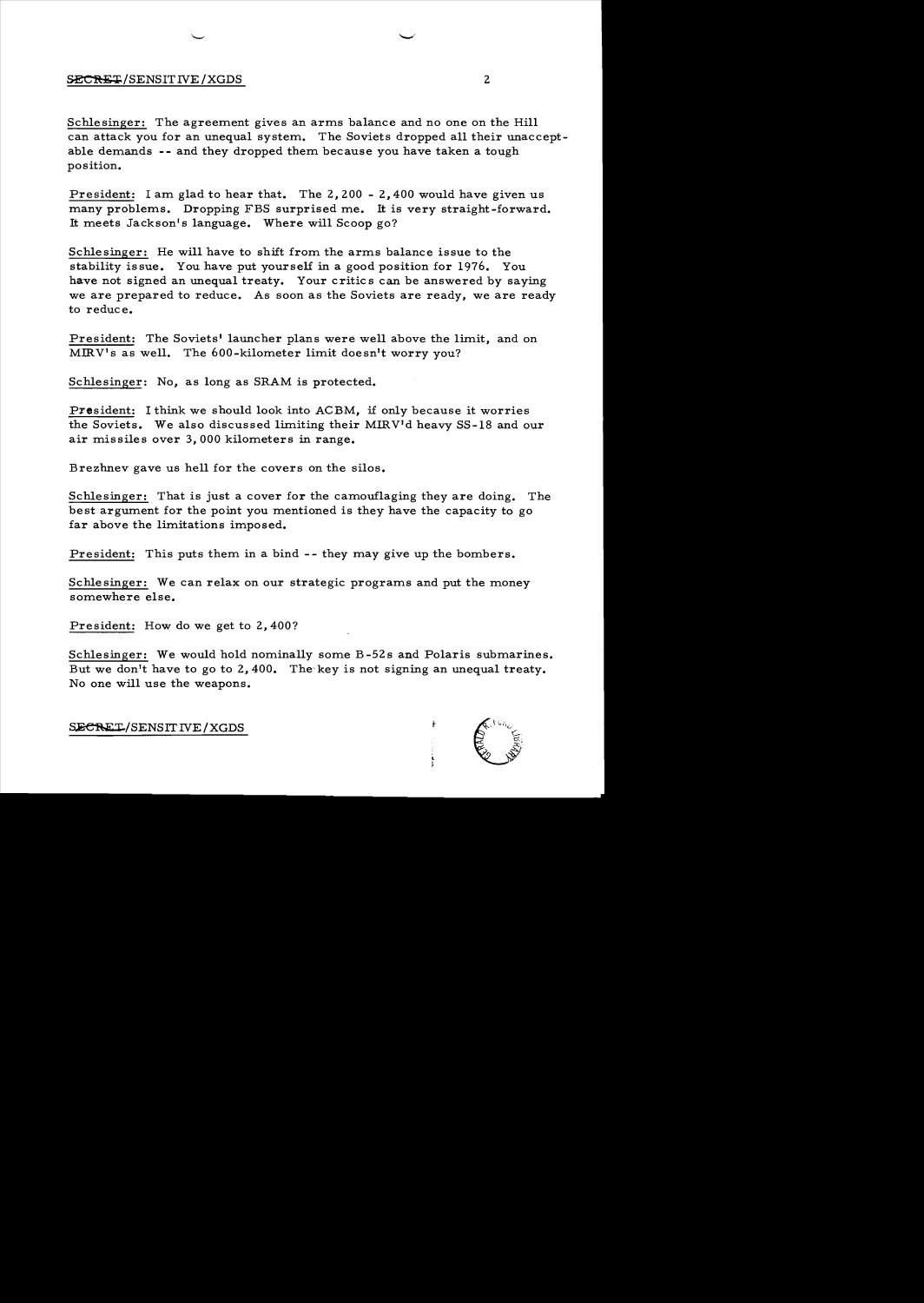## **SECRET** /SENSITIVE/XGDS 3

We are pleased as punch.

The Soviets will say many things they will never do in negotiations. If they want a treaty they will recede; if they don't, nothing we do will move them..

President: How did the base closings go?

Schlesinger: Very well. We should always do it while you are out of the country. [See DOD News Release of November 22, 1974, Tab A]

President: How about Hugh Scott?

Schlesinger: We are trying to get into the Philadelphia papers that Scott kept Frankford Arsenal ten years longer than anyone else could have. The biggest problem is Mitchell in Rome. New York. We cut it by about 90%. There is some kick by Frey about Patrick. We are moving a few hundred from. Florida to Wright-Patterson Air Force Base.

President: I notice Illinois ends up with more.

Schlesinger: That may be a result of your prescription about Louisiana.

We are closing the Air Force Communications facility at Richards-Gebaur [AFB. Kansas City] and moving it to Scott Air Force Base [Illinois]. It saves  $1,000$  men. All in all, we are getting a favorable press.

President: I went to Camp Casey and saw the Second Infantry. Emerson is one helluva gung-ho guy.

Schlesinger: I know that the force is stabilized and the morale is much better.

President: I was impressed. I think the force is in good shape in morale. We will keep him there as long as possible. [There was a discussion of Stillwell and Holling sworth. ]

Schlesinger: We have held up the announcement of PACAF. Also for the overseas package. That package is heavy in Thailand and Taiwan.

SECRET/SENSITIVE/XGDS

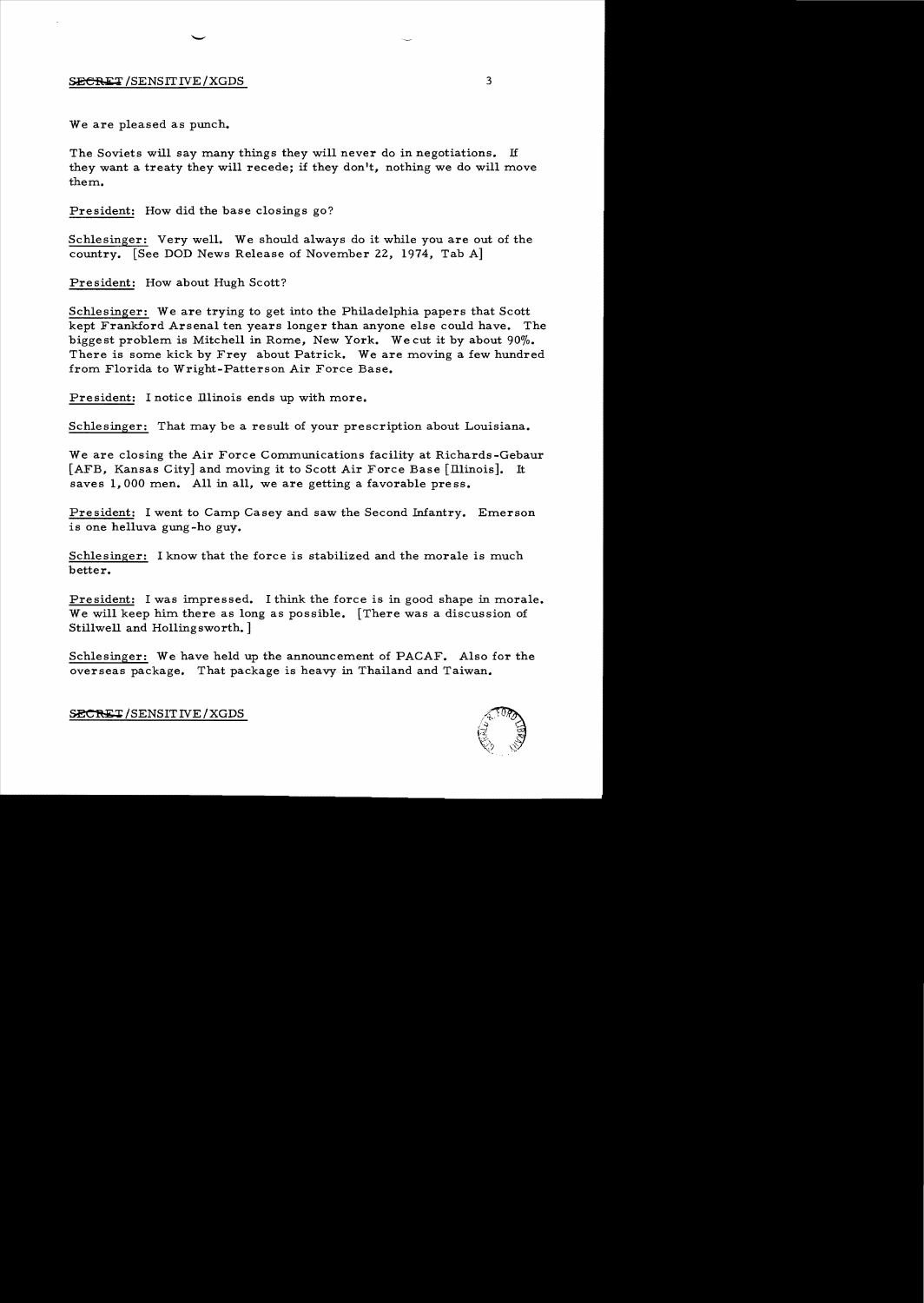### **SECRET**/SENSITIVE/XGDS 4

President: General Hill met me. I didn't raise his job with him.

Schlesinger: Yes, that and SOUTHCOM. That would presumably be wrapped into a Panama package. Most of the non-military governments don't like the colonial aspects of the SOUTHCOM. We will need all the help we can get on the Hill and this will help.

President: Yes, and we will announce the decisions tomorrow. I notice you closed a base in Houston.

Schlesinger: Goodfellow [sic, should be Ellington Air Force Base]. It's been open just to service NASA.

[They discuss pipes and fur coats.]

Schlesinger: On SALT violations, we shouldn't say, "there is no evidence of violations, " only that there are ambiguities.

President: Is that what your R&D man said in your speech?

Schlesinger: I am not familiar with that. I will check into that.

President: I think we must get together with Colby on the collateral constraints. I gather you were surprised too.

Schlesinger: It is not so important with this simple agreement.

President: I don't think you ought to join the leadership meeting. I will handle it. I may have to mention the numbers.

Schlesinger: We need to move soon on Thai reductions.

President: Not this week?

Schlesinger: No, but expeditiously.

Gene Rostow is giving you strong support on national security.

President: He is good.

Schlesinger: He is organizing things.

SECRET/SENSITIVE/XGDS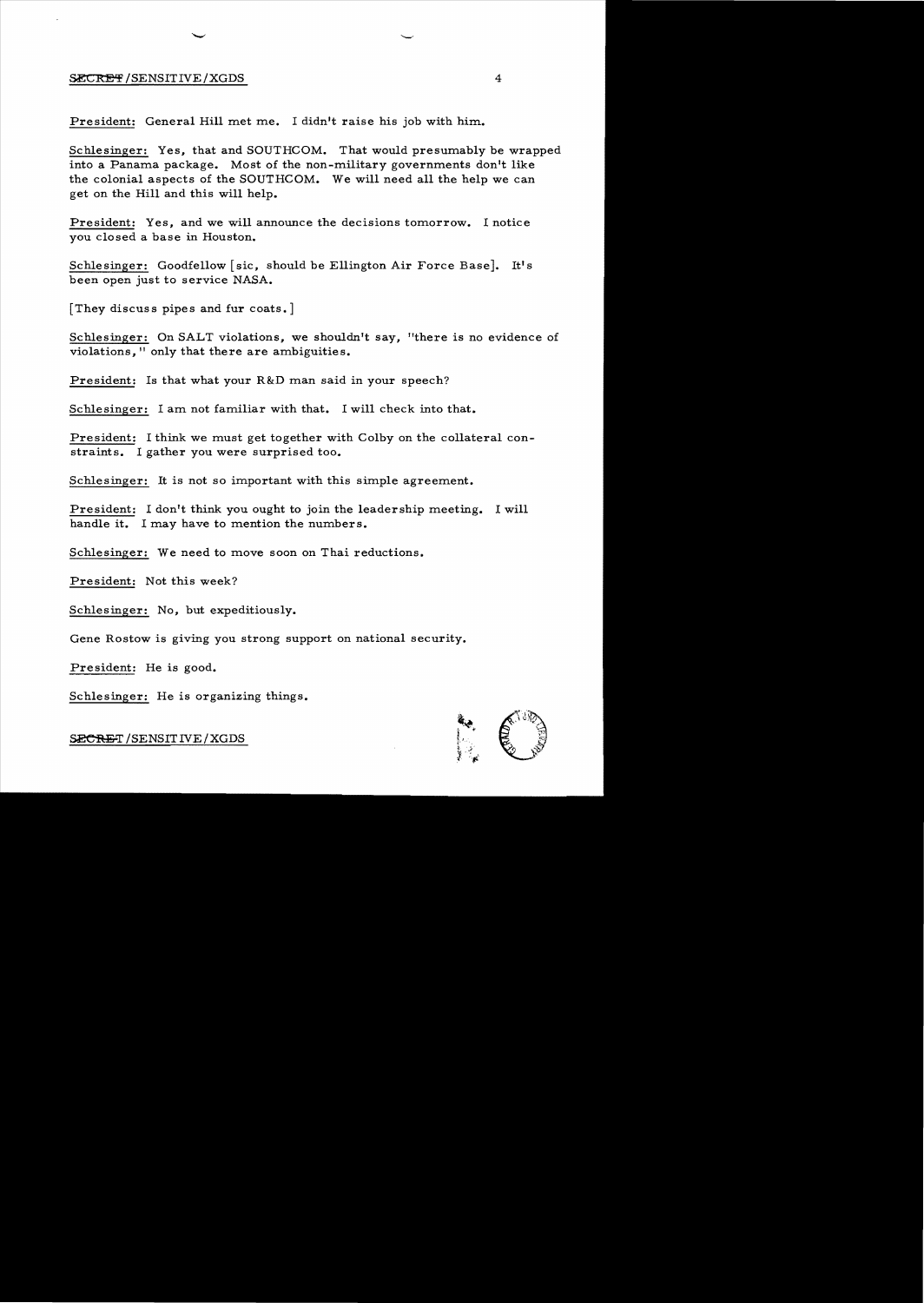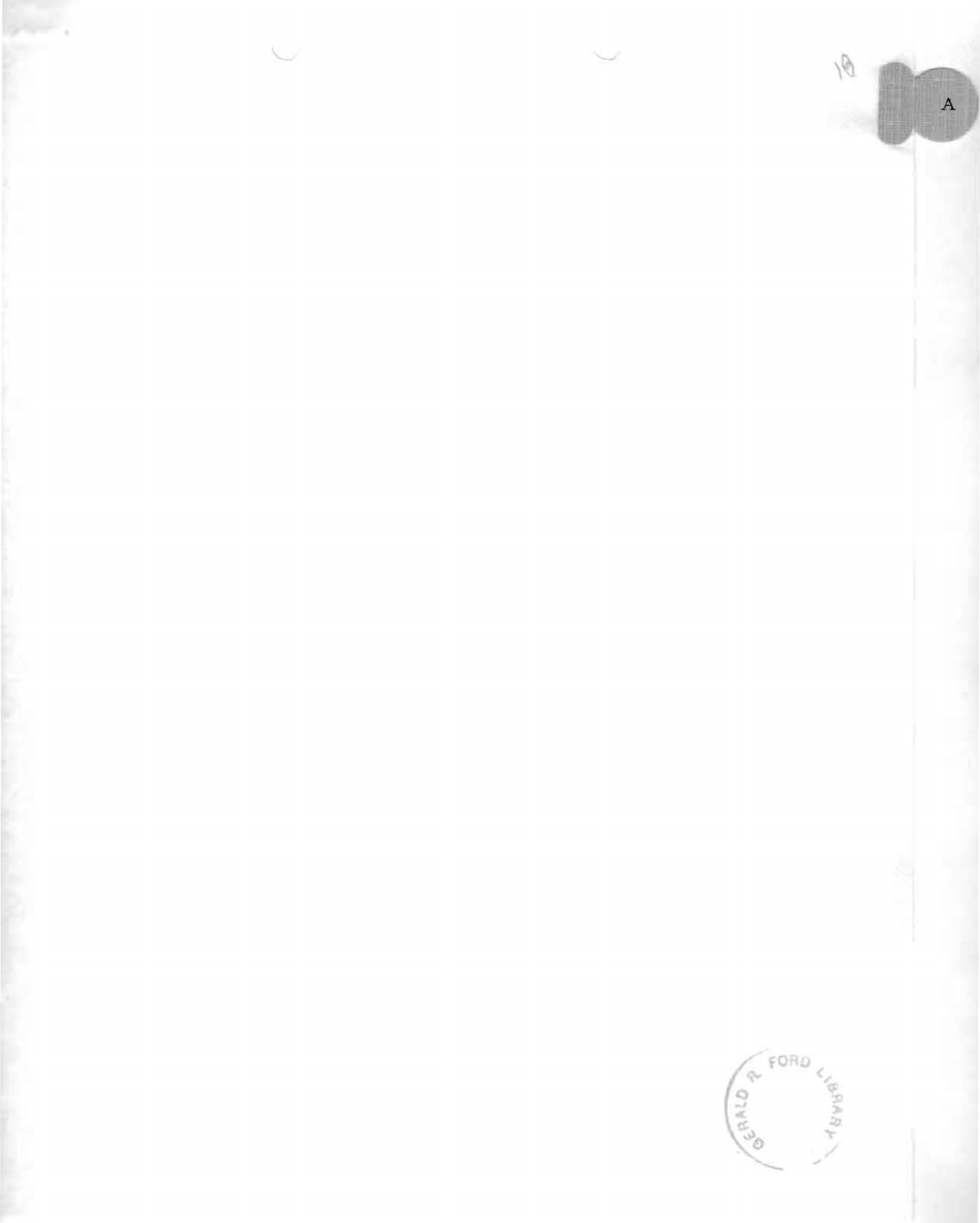

No. 550-74 OXford 5-0192 (Info.) IMMEDIATE RELEASE NOVEMBER 22, 1974 OXford 7-3189 (Copies)

۱C.

"'-..:, .".

'~~~r'7'7"':C

SECRETARY OF DEFENSE JAMES R. SCHLESINGER<br>ANNOUNCES 111 ACTIONS AFFECTING MILITARY INSTALLATIONS

Secretary of Defense James R. SChlesinger today announced that he has approved 111 base realignment actions recommended by the Secretary of the Army, Secretary of the Air Force, and Director, Defense Supply Agency. These actions are part of the continuing Defense effort to divert resources from support and overhead activities to combat capability and to realign Defense activities in line with today's lower force levels.

The realignment actions approved will eliminate headquarters and other positions involving approximately 11,500 military and 11,600 civilian billets. The military personnel concerned will be assigned to combat and 'combat support activities. Once these actions are completed by 1977, it is estimated that DoD support costs will be reduced by over \$3.3 billion in the subsequent decade, which will make it possible to provide that much more combat capability and effectivenss over the period.

A review of our overseas support structure is nearing completion. Decisions on these actions will not be announced pending completion of a Defense/State review and consultations with the host countries involved.

Under the Department of Defense Program for Stability of Civilian Employment, every effort will be made to assist displaced civilian employees in obtaining other acceptable employment. Transportation and moving expenses will be paid for career employees who will be relocated to other Defense activities. Eligible career employees desiring placement assistance will be registered in the Department of Defense Priority Placement Program and the Civil Service Commision's Displaced Employees Program for referral and consideration in other vacancies within the Department of Defense and by other federal departments and agencies.

Close liaison will' also be maintained by the Department of Defense civilian personnel offices with the Department of Labor, state employment offices and private industry to help employees desiring placement assistance or retraining for positions in the private sector. Most career employees who do not elect to take other federal positions will be eligible for severance pay up to one year, based upon age and length of federal service, or for immediate retirement under one of the voluntary or involuntary options.  $\sqrt{3}$  ....  $\frac{5}{3}$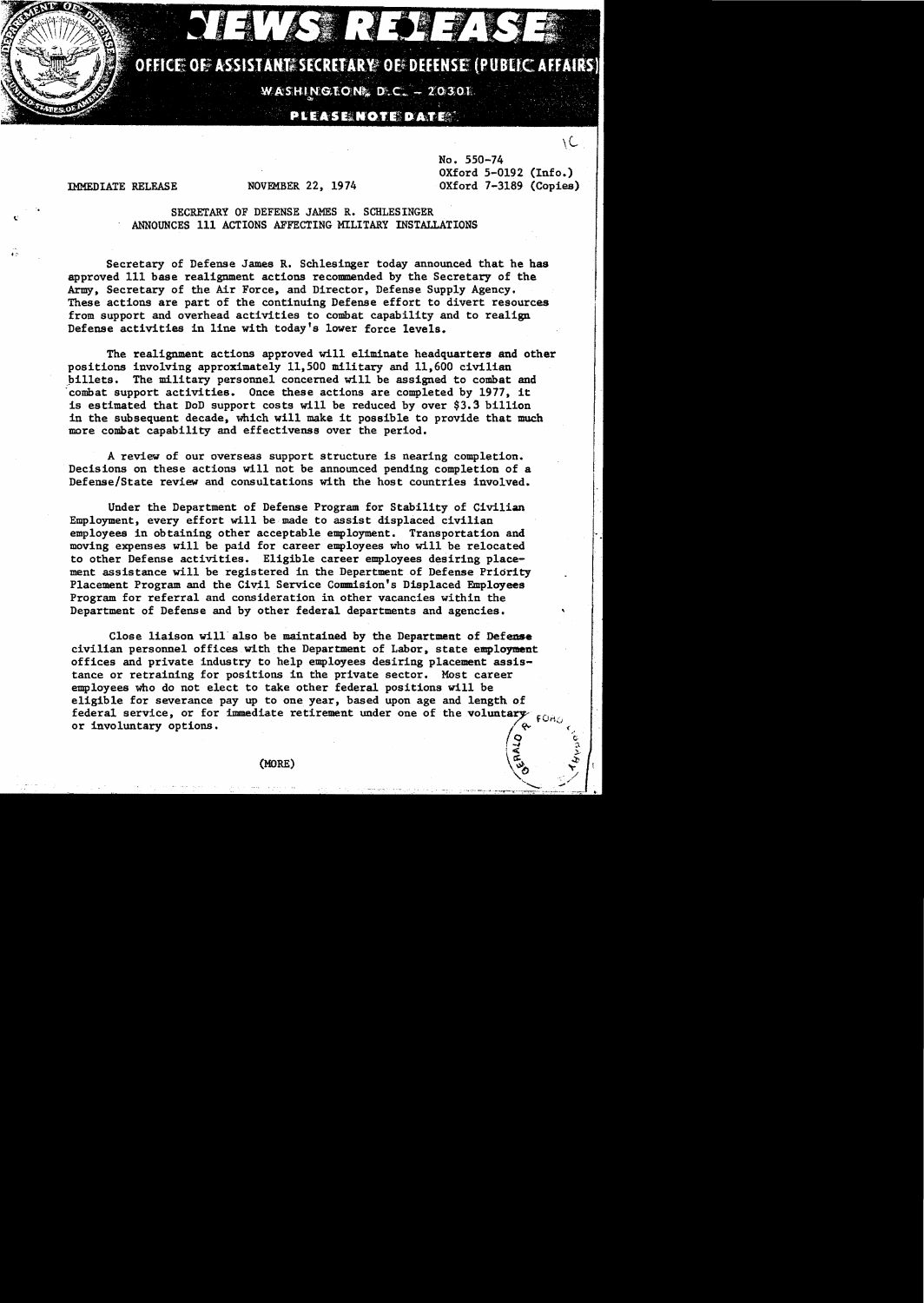The President's Economic Adjustment Committee will bring the resources of the federal government to bear on alleviating problems of personnel and communities resulting from these realignments. The Secretary of Defense chairs this inter-agency committee made up of 17 federal departments and agencies.

2

The Committee works with state and local governments and the private sector to create new private sector jobs to replace the Defense jobs that will be eliminated.

The following is a summary of the principal actions to be taken by the two Military Departments and the Defense Supply Agency in the United States and Puerto Rico.

#### DEPARTMENT OF THE ARMY

Frankford Arsenal, Philadelphia, Pennsylvania, will be closed.

As part of the depot system realignment, the following actions will be taken: Savanna Army Depot, Savanna, Illinois, will transfer its weapons storage and ammunition mission to Sierra Army Depot, Herlong, California, and will be reduced to a depot activity. Lexington-Blue Grass Army Depot, Lexington, Kentucky, will transfer its communications and electronics maintenance mission to Tobyhanna Army Depot, Scranton, Pennsylvania, and to Sacramento Army Depot, Sacramento, California, and will be reduced to, a depot activity. Pueblo Army Depot, Pueblo, Colorado, will transfer its missile maintenance mission, except Pershing missile maintenance, to Letterkenny Army Depot, Chambersburg, Pennsylvania, and will be reduced to a depot activity. Sharpe Army Depot, Lathrop, California, will transfer its aircraft, construction equipment, and general equipment maintenance missions to Corpus Christi Army Depot, San Antonio, Texas; New Cumberland Army Depot, Harrisburg, Pennsylvania; and Tooele Army Depot, Tooele, Utah, and will become a secondary item (repair parts) Supply Distribution Point.

#### DEPARTMENT OF THE AIR FORCE

Three Tactical Air Division Headquarters at Little Rock Air Force Base, Little Rock, Arkansas; Pope Air Force Base, Springlake, North Carolina; and Cannon Air Force Base, Clovis, New Mexico, will be inactivated.

Strategic Air Command KC-135 Air Refueling Squadrons at Fairchild Air Force Base, Spokane, Washington; Pease Air Force Base, Newington, New Hampshire, and Rickenbacker Air Force Base, Columbus, Ohio, will be used to modernize Air National Guard squadrons at Fairchild Air Force Base, Washington; Rickenbacker Air Force Base, Ohio; Little Rock Air r Force Base, Arkansas, and Bangor International Airport, Maine, subjecuped and states concerned. <u>g</u> - 92

(MORE)